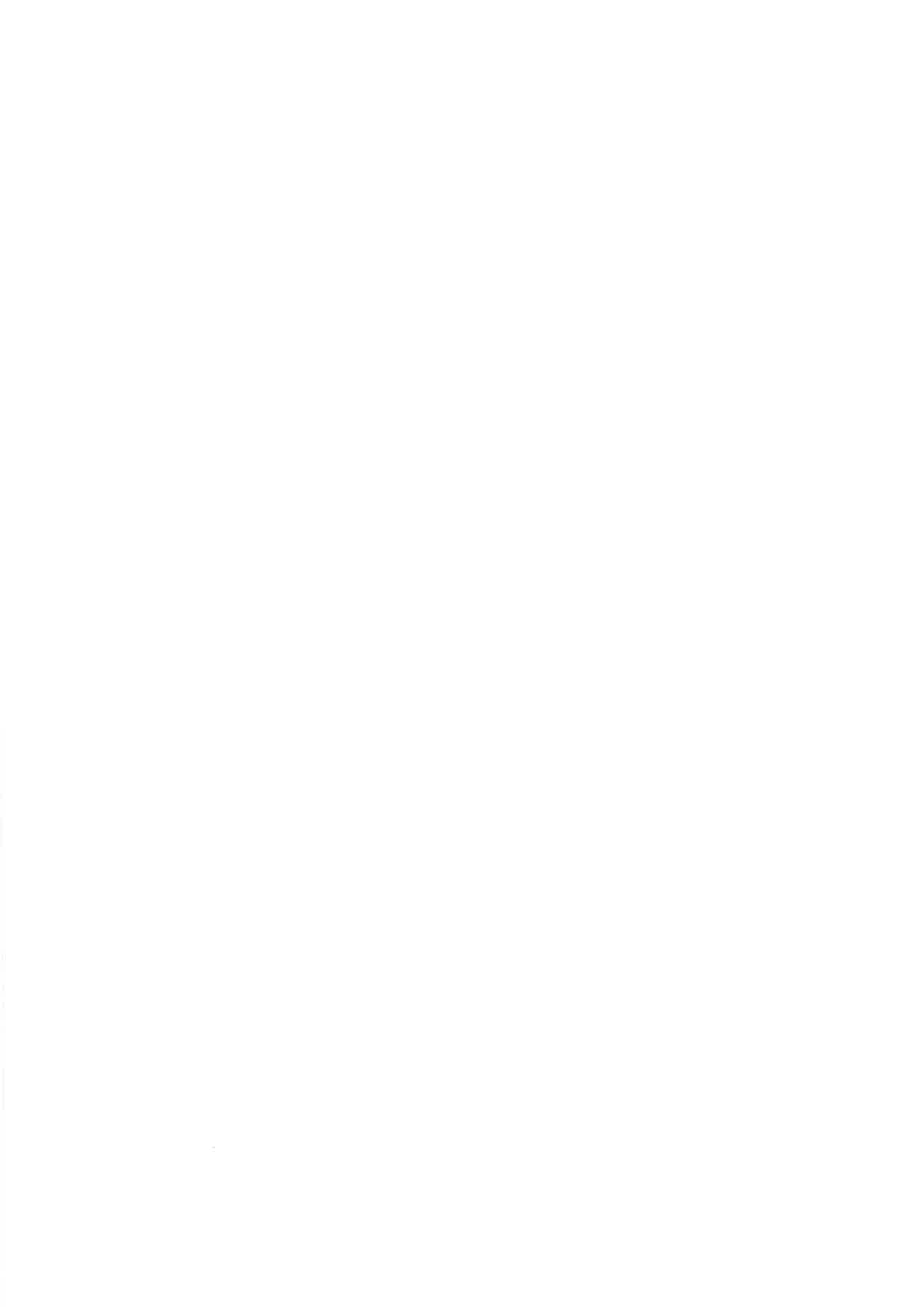

To whom it may concern

Regarding the renewal of the Civil Aviation of China (CAAC) foreign maintenance organization Certificate F0410002 issued to SR Technics Switzerland Ltd. with expiry date 2OZL-L2-23, please take note that the CAAC has issued a temporary extension in FSOP, the internet site assigned to SR Technics Switzerland Ltd by the CAAC. The renewal process was prevented by CAAC in the year 2021 due to COVID-l9 and the CAAC has announced an onsite audit before the end of June 2022 to evaluate F04100002 renewal.

I hereby confirm that the following content is a complete and identical wording, as extracted from the CAAC internet site assigned to SR Technics Switzerland Ltd. (FSOP / F04100002)

 $\sqrt{2}$ 

Enad $...89.7$ 

. . . . . . . . . . . .

...........<mark>...........</mark>.

Head of Civil Aviation Compliance Group (OQp)

Jean-Michel Emelli

8058 Zurich-Airport , L8 January 2022

Extract from CAAC FSOP / special Approval/ Temporary extension /

application date 2021-12-23 / status approved

Dear Sir or Madam,

Based on CCAR145 regulation and your application for renewal approval from CAAC, the purpose of this letter ls to formally inform you that CAAC agree your company continuing to provide maintenance work for Chinese customer with your present CAAC Maintenance Organization Certlficate whlch should be expired on December 31, 2021. This temporary approval is valid until you have received any other formal approval issued by CAAC or before the day June 30, 2022, which comes earlier. Your company may release Component after the maintenance work finished during this period by this Special Approval, and the working scope is limited to the Rating specified on the MOC and latest Malntenance Capablllty Ust accepted by CAAC.

Yours Sincerely,

LI Heping **Director** Continuous Airworthiness & Maintenance Division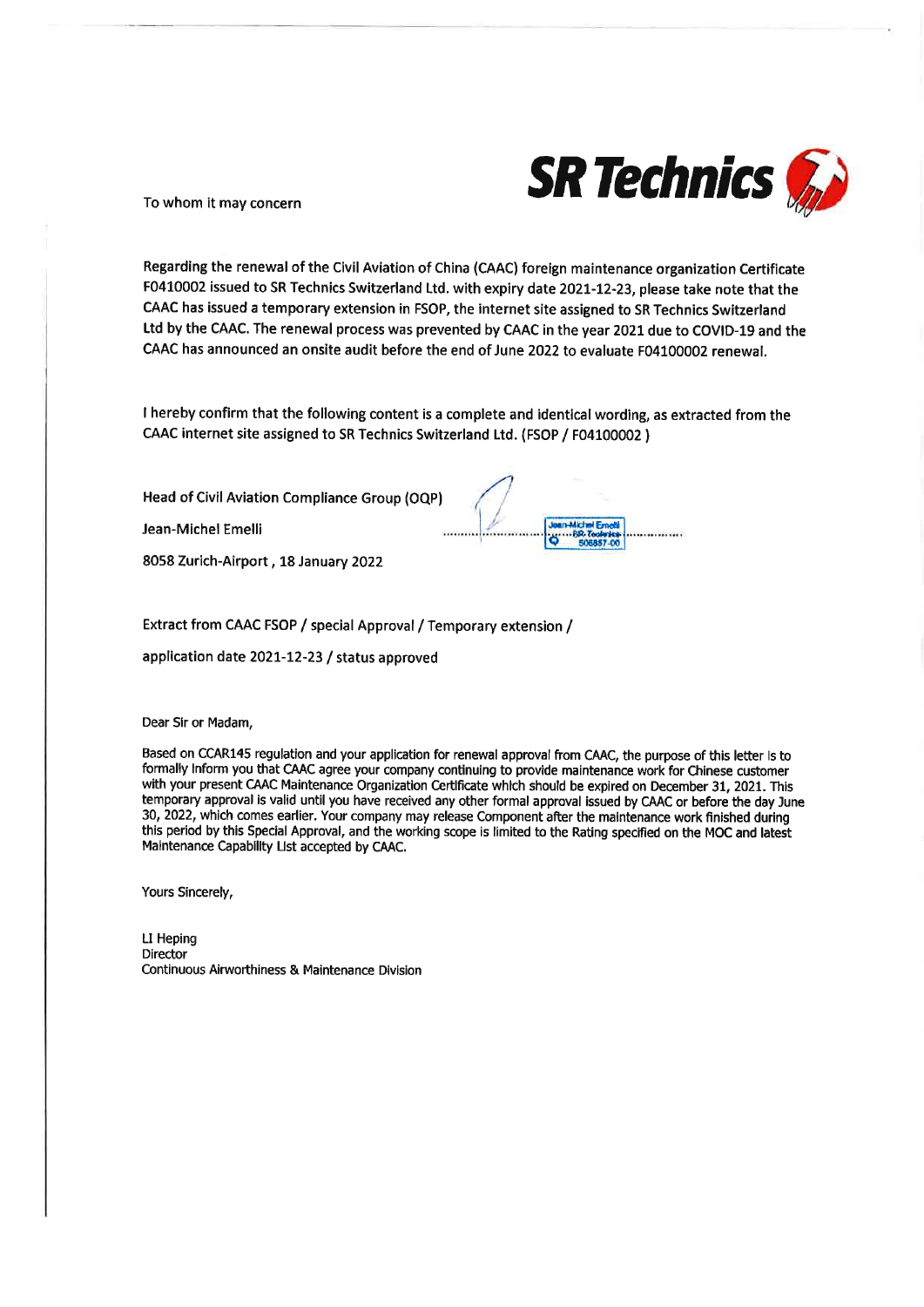

# 维修许可证 MAINTENANCE ORGANIZATION CERTIFICATE

编号/No. F04100002

单位名称/NAME OF ORGANIZATION:

**SR Technics Switzerland Ltd.** 

单位地址/BUSINESS ADDRESS:

CH-8058 Zurich Airport, Flughofstrasse, Switzerland

经审查,该单位符合中国民用航空规章第145部的要求,可以从事如下类别的维修工作: Upon finding that the organization complies with the requirements of CHINA CIVIL AVIATION REGULATION(CCAR) Part 145, the above organization is adequate to accomplish maintenance of the following ratings:

> **Airframe Maintenance Powerplant Maintenance Component Maintenance Specialized Service** - ☆ -

本许可证除被放弃、暂停或吊销,在下述期限内将一直有效。 This certificate, unless cancelled, suspended, or revoked, shall continue in effect until:

2021-12-31

### 局长授权/FOR THE ADMINISTRATOR OF CAAC

签字/SIGNATURE:

Ryeps **XUE Shijun** 

职务/POSITION:

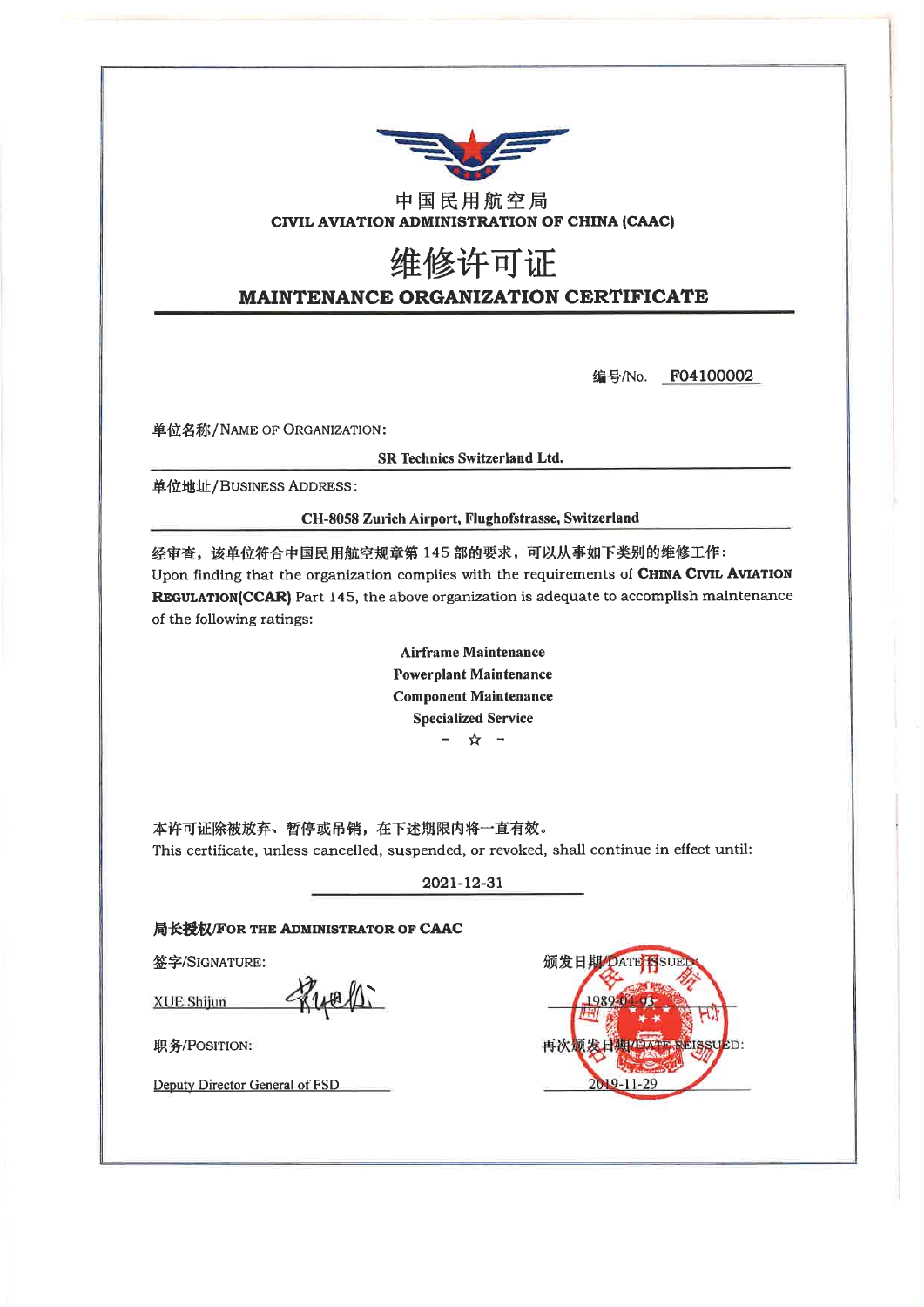

# 许可维修项目 LIMITATION OF MAINTENANCE ITEMS

#### 限定/LIMITATION:

对第 FO4100002 号许可证所列维修类别限定如下地点和项目:

Location and items set forth on Maintenance Organization Certificate No. FO4100OO2 is/are limited to the following:

#### LOCATION: ZurichAirport

Line maintenance of following Aircraft: A350 Series; B787-8/9 Series; B777-200/300 Series; A330-200/300 Series;

Repair, Modification, Overhaul of the following Powerplant: PW4000 Series; CFM56-5B/5C Series; CFM56-7 Series;

Inspection, Repeir, Overhaul and Modification of following components:

Communications (ATA-23): Limit to Data Transmission Auto Call;

Eleetrical Power (ATA-2a): Limit to Generator Drive; Generator Nternator; Battery DC Generation; AC Electrical Load Distribution;

Equipment/Furnishings (ATA-25): Limit to

Fire Protection (AIA-26): Limit to Detection System; Smoke Detection; Ertinguishing;

Fuel (ATA-28): Limit to ACFT Fuel Distrib. System;

Hydraulic Power (ATA-29): Limit to Hydraulic System, Main; Hydraulic Power Accumulator, Main; Hydraulic Pump, (Elect/Eng), Main; Hydraulic Accumulator, Auxiliary;

Ice and Rain Protection (ATA-30): Limit to Alr Intakes;

Landing Gear (ATA-32): Limit to Tire;

Pneumatic (ATA-36): Limit to Pneumatic System; Pneumatic Distribution System;

(To Be Continued)

### 局长授权/For the Administrator of CAAC

签字/SIGNATURE: AMLES

**XUE Shijun** 

**职务/POSITION:** 

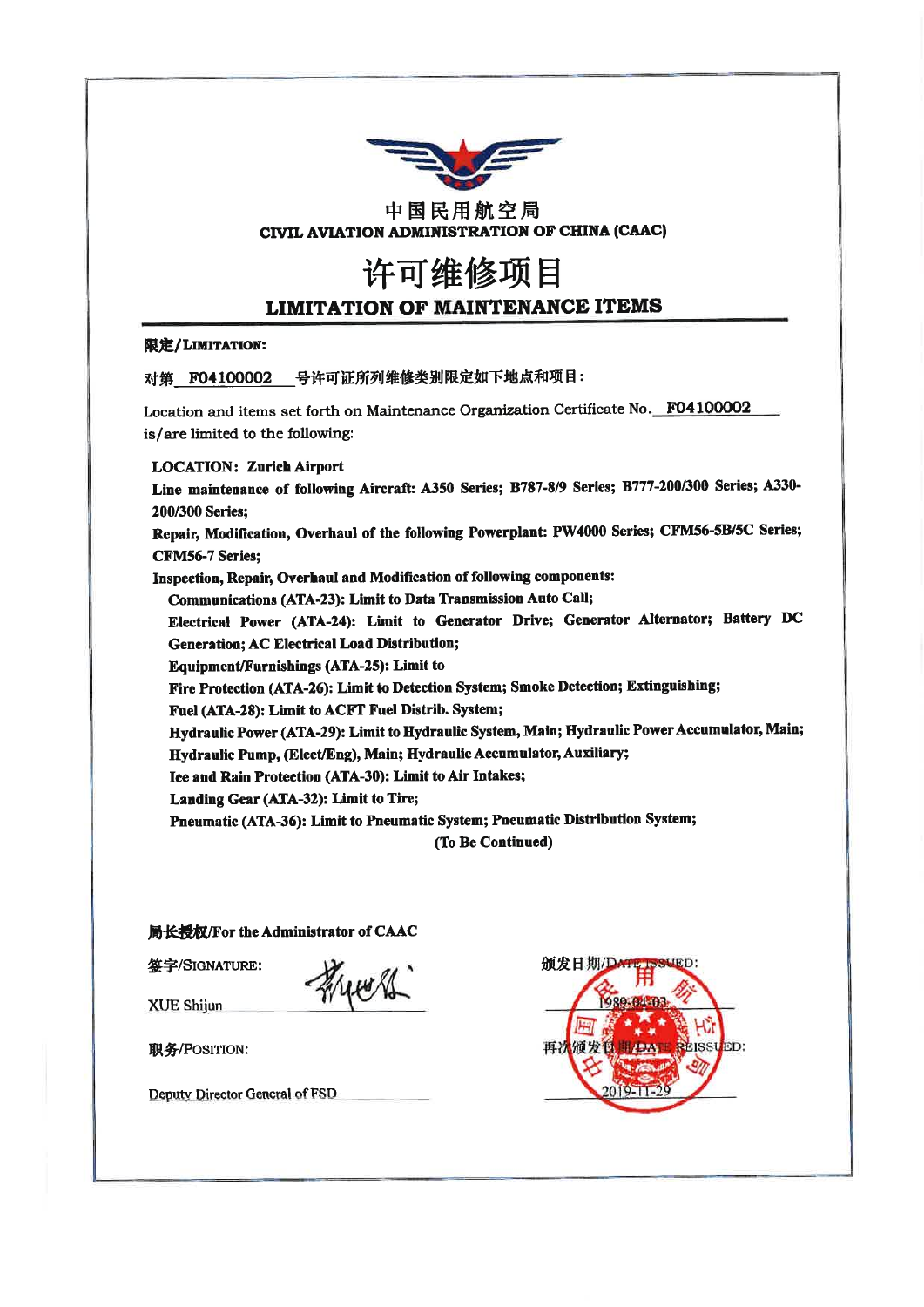

# 许可维修项目 **LIMITATION OF MAINTENANCE ITEMS**

#### 限定/LIMITATION:

对第 F04100002 号许可证所列维修类别限定如下地点和项目;

Location and items set forth on Maintenance Organization Certificate No. F04100002 is/are limited to the following:

**LOCATION: Zurich Airport (Continued)** 

Inspection, Repair, Overhaul and Modification of following components:

Doors (ATA-52): Limit to Plates Skin;

Powerplant (Package) (ATA-71): Powerplant System; Engine Cowling System; Engine Cowl Flaps; **Engine Mount Section; Engine Drains;** 

Turbine/Turboprop Engine (ATA-72): Engine (Turbine/Turboprop); Turbine Engine Reduction Gear; Turbine Engine Air Inlet Section; Turbine Engine Compressor Section; Turbine Engine Combustion Section; Turbine Section; Turbine Engine Accessory Drive; Turbine Engine Oil System; Engine Fuel & Control (ATA-73): Limit to Engine Fuel and Control; Engine Fuel Distribution; Engine Fuel/Oil Cooler; Fuel Heater; Fuel Injector Nozzle; Fuel Controlling System; Fuel Control/Turbine Engines; Fuel Control/Receiprocating Engines; Turbine Governor; Fuel Divider; Engine Fuel Indicating System; Fuel Flow Indicating;

Ignition (ATA-74): Limit to Low Tension Coil; Spark Plug/Igniter;

Air (ATA-75): Limit to Engine Bleed Air System; Engine Cooling System; Compressor Bleed Control; Compressor Bleed Governor; Compressor Bleed Valve; Bleed Air Indicating System;

(To Be Continued)

局长授权/For the Administrator of CAAC

签字/SIGNATURE:

Frett **XUE Shijun** 

职务/POSITION:

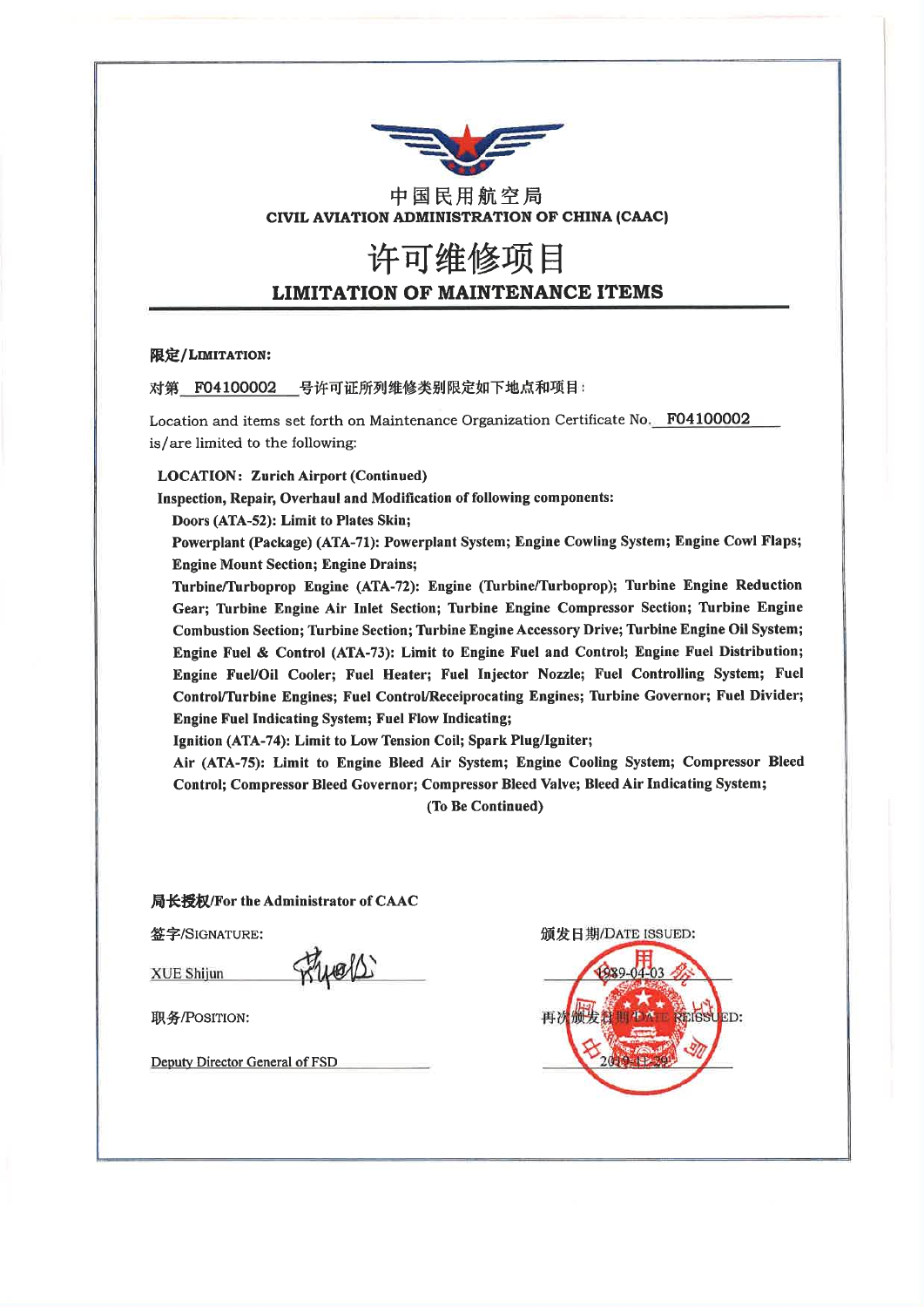

# 许可维修项目 LIMITATION OF MAINTENANCE ITEMS

#### 限定/LIMITATION:

对第\_F04100002 号许可证所列维修类别限定如下地点和项目:

Location and items set forth on Maintenance Organization Certificate No. F04100002 is/are limited to the following:

### LOCATION: Zurich Airport (Continued)

Inspection, Repair, Overhaul and Modification of following components:

Engine Indicating (ATA-77): Limit to Engine Indicating System; Engine Pressure Ratio (EPR); Engine Bmep/Torque Indicating; Manifold Pressure (MP) Indicating; Engine Temp. Indicating System; Cylinder Head Temp (CHT) Indicating; Eng. Egt/Tit Indicating System; Engine Ignition Analyzer System; Engine lgnition Analyzer; Engine Vibration Analyzer; Engine Integrated Instrument System;

Engine Exhaust (ATA-78): Limit to Engine Exhaust System; Engine Collector/Tailpipe/Nozzle; Engine Noise Suppressor; Thrust Reverser;

Engine Oil (ATA-79): Limitto Engine Oil System (Airframe); Engine Oil Storage (Airframe); Engine Oil Distribution (Airframe); Engine Oil Cooler; Engine Oil Temp. Regulator; Engine Oil Shutoff Valve; Engine Oil Indicating System; Engine Oil Pressure; Engine Oil Temperature;

Starting (ATA-80): Limit to Engine Cranking; Engine Starter; Engine Start Valves/Controls; Detail as listed in CAAC approved components maintenance capability list.

(To Be Continued)

局长授权/For the Administrator of CAAC

S?/SIcNerune: Mfr.E

**XUE Shijun** 

职务/PosiTION: